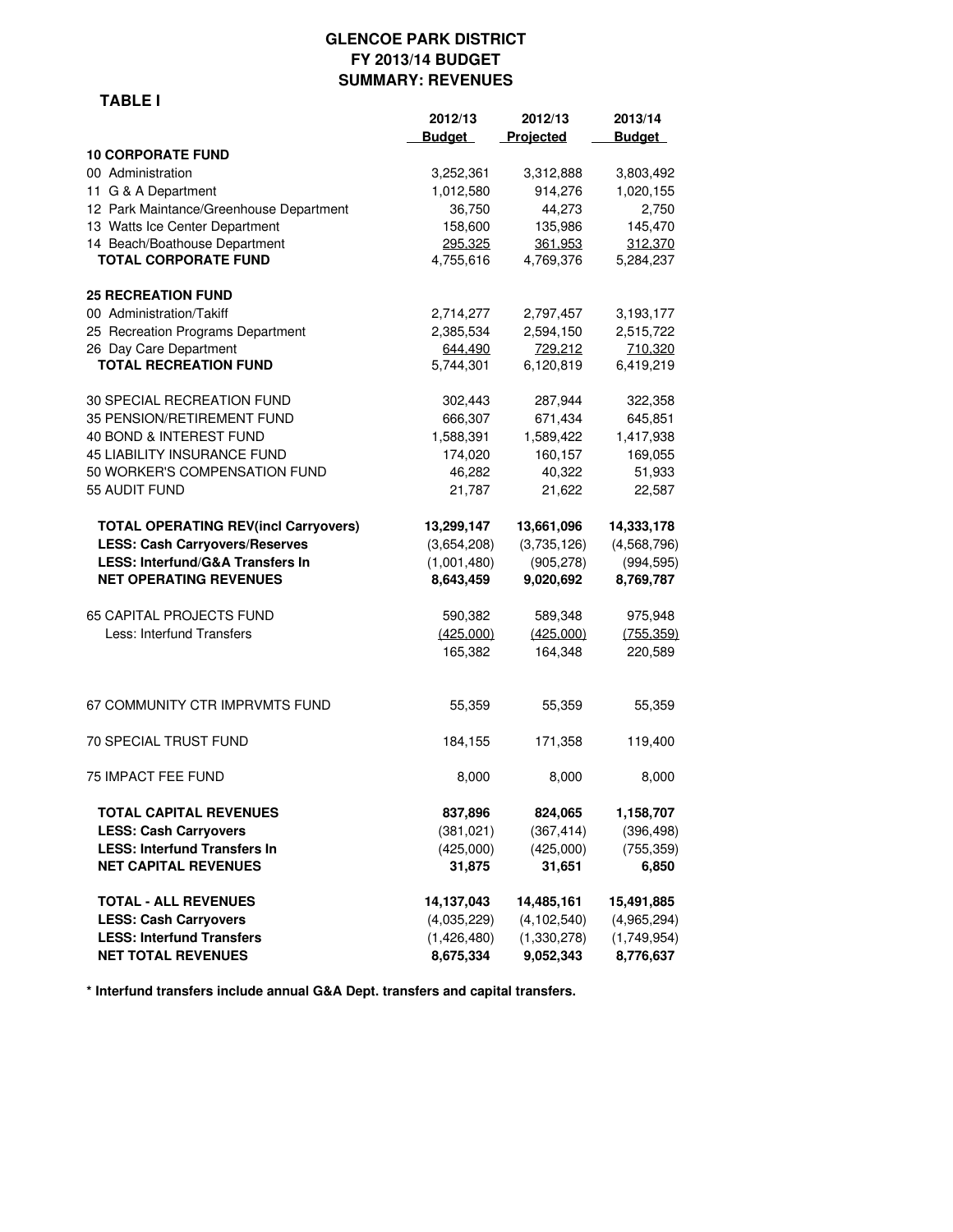## **GLENCOE PARK DISTRICT FY 2013/14 BUDGET SUMMARY: EXPENSES**

#### **TABLE II**

|                                            | 2012/13       | 2012/13     | 2013/14        |
|--------------------------------------------|---------------|-------------|----------------|
|                                            | <b>Budget</b> | Projected   | <b>Budget</b>  |
| <b>10 CORPORATE FUND</b>                   |               |             |                |
| 00 Administration                          | 437,000       | 437,000     | 700,000        |
| 11 G & A Department                        | 1,012,580     | 914,276     | 1,020,155      |
| 12 Park Maintance/Greenhouse Department    | 1,015,230     | 957,264     | 971,645        |
| 13 Watts Ice Center Department             | 256,825       | 268,048     | 293,287        |
| 14 Beach/Boathouse Department              | 374,050       | 360,906     | 416,355        |
| SUB-TOTAL                                  | 3,095,685     | 2,937,494   | 3,401,442      |
| LESS: Interfund Transfers (G&A/Capital/WC) | (822.900)     | (785.379)   | (1,087,890)    |
| <b>TOTAL CORPORATE FUND</b>                | 2,272,785     | 2,152,115   | 2,313,552      |
| <b>25 RECREATION FUND</b>                  |               |             |                |
| 00 Administration/Takiff                   | 1,822,770     | 1,651,669   | 1,847,930      |
| 25 Recreation Programs Department          | 1,714,814     | 1,822,030   | 1,794,450      |
| 26 Day Care Department                     | 535.385       | 576.378     | 615.040        |
| SUB-TOTAL                                  | 4,072,969     | 4,050,077   | 4,257,420      |
| LESS: Interfund Transfers/G&A              | (603,580)     | (544, 899)  | (606, 705)     |
| <b>TOTAL RECREATION FUND</b>               | 3,469,389     | 3,505,178   | 3,650,715      |
| 30 SPECIAL RECREATION FUND                 | 162,450       | 163,586     | 236,000        |
| 35 PENSION/RETIREMENT FUND                 | 510,000       | 524,493     | 528,500        |
| 40 BOND & INTEREST FUND                    | 1,241,384     | 1,241,384   | 1,232,035      |
| <b>45 LIABILITY INSURANCE FUND</b>         | 135,710       | 127,802     | 136,830        |
| 50 WORKER'S COMPENSATION FUND              | 36,907        | 36,864      | 36,580         |
| 55 AUDIT FUND                              | 10,600        | 10,600      | 10,850         |
| <b>TOTAL OPERATING EXPENSES</b>            | 9,265,705     | 9,092,300   | 9,839,657      |
| LESS: Interfund Transfers(G&A/Capital)     | (1,426,480)   | (1,330,278) | (1,694,595)    |
| <b>NET OPERATING EXPENSES</b>              | 7,839,225     | 7,762,022   | 8,145,062      |
| 65 CAPITAL PROJECTS FUND                   | 514,050       | 369,509     | 858,000        |
| <b>LESS: Interfund Transfers</b>           | 0             | 0           | 0              |
|                                            | 514,050       | 369,509     | 858,000        |
| 67 COMMUNITY CTR IMPRVMTS FUND             | 50,000        | 0           | 55,359         |
| <b>LESS: Interfund Transfers</b>           | 0             | 0           | (55, 359)      |
|                                            | 50,000        | 0           | 0              |
| 70 SPECIAL TRUST FUND                      | 67,655        | 58,058      | 10,316         |
| <b>LESS: Interfund Transfers</b>           | 0             | 0           | $\overline{0}$ |
|                                            | 67,655        | 58,058      | 10,316         |
| 75 IMPACT FEE FUND                         | 0             | 0           | 0              |
| <b>TOTAL CAPITAL EXPENSES</b>              | 631,705       | 427,567     | 923,675        |
| <b>LESS: Interfund Transfers</b>           | 0             | 0           | (55, 359)      |
| <b>NET CAPITAL EXPENSES</b>                | 631,705       | 427,567     | 868,316        |
| <b>TOTAL - ALL EXPENSES(incl trfs)</b>     | 9,897,410     | 9,519,867   | 10,763,332     |
| <b>LESS: Total Interfund Transfers</b>     | (1,426,480)   | (1,330,278) | (1,749,954)    |
| <b>NET TOTAL - ALL EXPENSES</b>            | 8,470,930     | 8,189,589   | 9,013,378      |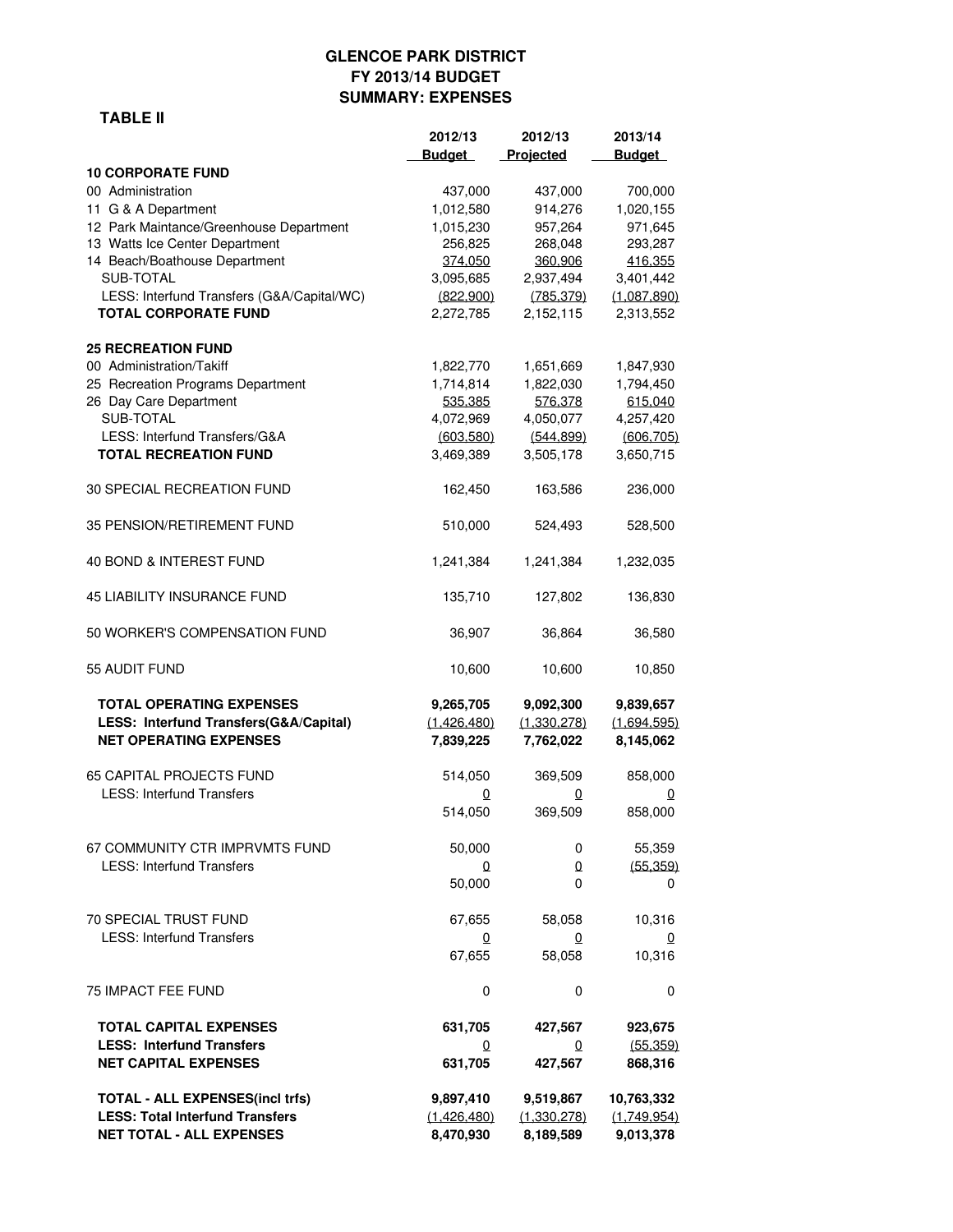## **GLENCOE PARK DISTRICT FY 2013/14 BUDGET SUMMARY: OPERATING SURPLUS/(DEFICIT)**

#### **TABLE III**

|                                                              | 2012/13                | 2012/13            | 2013/14                 |
|--------------------------------------------------------------|------------------------|--------------------|-------------------------|
|                                                              | <b>Budget</b>          | Projected          | <b>Budget</b>           |
| <b>10 CORPORATE FUND</b>                                     |                        |                    |                         |
| 00 - Administration                                          | 2,815,361              | 2,875,888          | 3,103,492               |
| 11 - G & A Department                                        | 0                      | 0                  | 0                       |
| 12 - Park Maintance/Greenhouse Department                    | (978, 480)             | (912, 991)         | (968, 895)              |
| 13 Watts Ice Center Department                               | (98, 225)              | (132,062)          | (147, 817)              |
| 14 Beach/Boathouse Department<br><b>TOTAL CORPORATE FUND</b> | (78, 725)<br>1,659,931 | 1,047<br>1,831,882 | (103, 985)<br>1,882,795 |
|                                                              |                        |                    |                         |
| <b>25 RECREATION FUND</b>                                    |                        |                    |                         |
| 00 - Administration/Takiff                                   | 891,507                | 1,145,788          | 1,345,247               |
| 25 Recreation Programs Department                            | 670,720                | 772,120            | 721,272                 |
| 26 Day Care Department                                       | 109,105                | 152,834            | 95,280                  |
| <b>TOTAL RECREATION FUND</b>                                 | 1,671,332              | 2,070,742          | 2,161,799               |
| 30 SPECIAL RECREATION FUND                                   | 139,993                | 124,358            | 86,358                  |
| 35 PENSION/RETIREMENT FUND                                   | 156,307                | 146,941            | 117,351                 |
| 40 BOND & INTEREST FUND                                      | 347,007                | 348,038            | 185,903                 |
|                                                              |                        |                    |                         |
| <b>45 LIABILITY INSURANCE FUND</b>                           | 38,310                 | 32,355             | 32,225                  |
| 50 WORKER'S COMPENSATION FUND                                | 9,375                  | 3,458              | 15,353                  |
| 55 AUDIT FUND                                                | 11,187                 | 11,022             | 11,737                  |
| <b>TOTAL OPERATING NET</b>                                   | 4,033,442              | 4,568,796          | 4,493,521               |
| <b>65 CAPITAL PROJECTS FUND</b>                              | 76,332                 | 219,839            | 117,948                 |
| 67 COMMUNITY CTR IMPRVMTS FUND                               | 5,359                  | 55,359             | 0                       |
|                                                              |                        |                    |                         |
| <b>70 SPECIAL TRUST FUND</b>                                 | 116,500                | 113,300            | 109,084                 |
| <b>75 IMPACT FEE FUND</b>                                    | 8,000                  | 8,000              | 8,000                   |
| <b>TOTAL NET - CAPITAL FUNDS</b>                             | 206,191                | 396,498            | 235,032                 |
| <b>TOTAL NET - ALL FUNDS</b>                                 | 4,239,633              | 4,965,294          | 4,728,553               |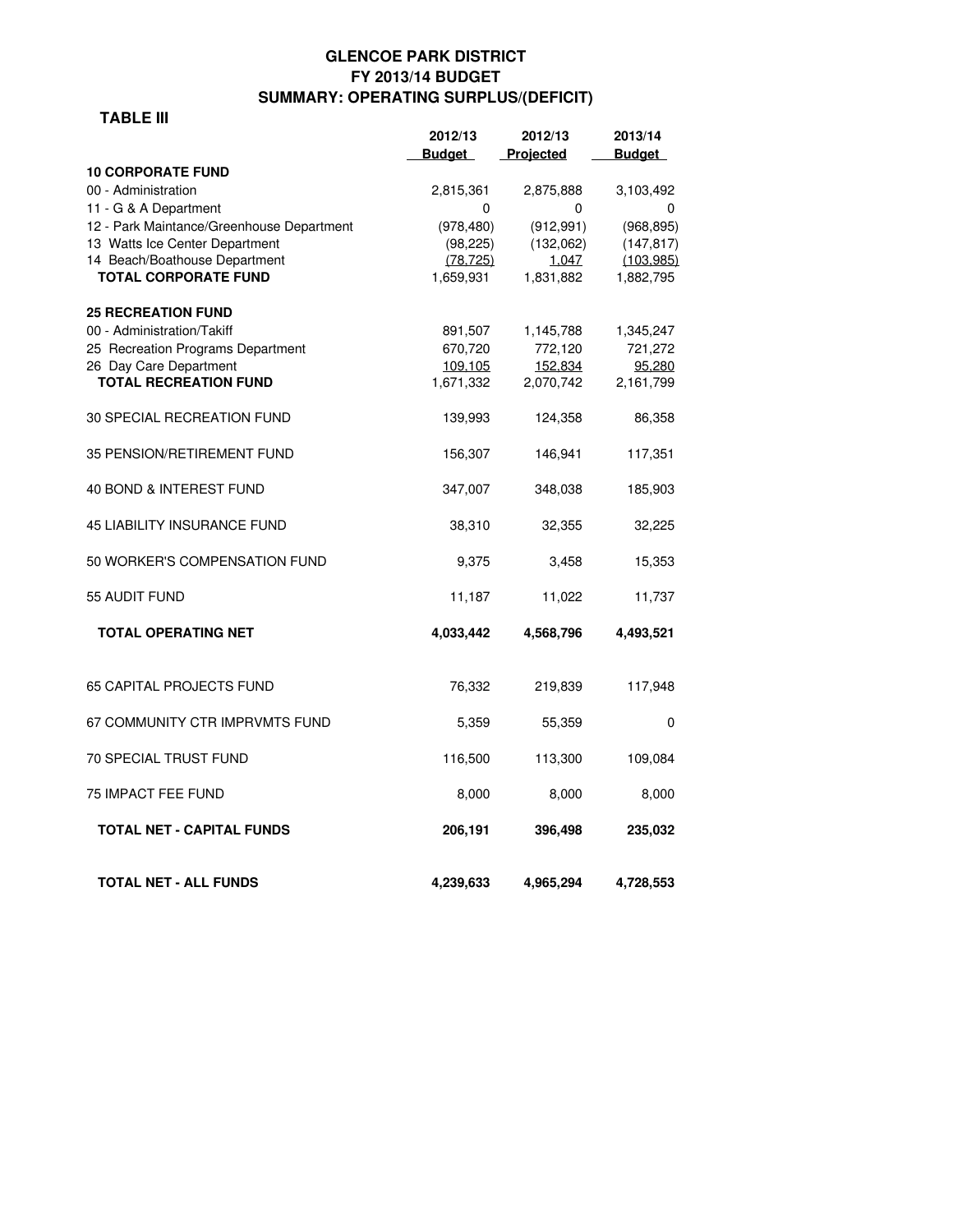## **CORPORATE FUND GENERAL & ADMINISTRATIVE DEPARTMENT ALLOCATION OF GENERAL & ADMINISTRATIVE COSTS**

|                                            | AS $%$ | G & A               |
|--------------------------------------------|--------|---------------------|
| <b>OPERATING DEPARTMENT</b>                |        | OF TOTAL ALLOCATION |
| 2013/14 BUDGET                             |        |                     |
| Parks & Maintenance                        | 28%    | 278,485             |
| <b>Watts Ice Center</b>                    | 4%     | 39,785              |
| Beach/Boathouse                            | 7%     | 69,620              |
| Recreation                                 | 58%    | 576,745             |
| Day Care                                   | 3%     | 29,960              |
| Subtotal                                   |        | 994,595             |
| G& A Dept. Employee Insurance Contribution |        | 25.560              |
| <b>TOTAL</b>                               |        | 1,020,155           |
| 2012/13 PROJECTED                          |        |                     |
| Parks & Maintenance                        | 28%    | 250,118             |
| <b>Watts Ice Center</b>                    | 4%     | 35,731              |
| Beach/Boathouse                            | 7%     | 62,530              |
| Recreation                                 | 58%    | 515,814             |
| Daycare                                    | 3%     | 29,085              |
| Subtotal                                   |        | 893,278             |
| G&A Dept. Employee Insurance Contribution  |        | 20,998              |
| TOTAL                                      |        | 914,276             |
| 2012/13 BUDGET                             |        |                     |
| Parks & Maintenance                        | 28%    | 277,055             |
| <b>Watts Ice Center</b>                    | 4%     | 39,580              |
| Beach                                      | 7%     | 69,265              |
| Recreation                                 | 58%    | 574,495             |
| Day Care                                   | 3%     | 29.085              |
| Subtotal                                   |        | 989,480             |
| G& A Dept. Employee Insurance Contribution |        | 23,100              |
| <b>TOTAL</b>                               |        | 1,012,580           |
| <b>2011/12 ACTUAL</b>                      |        |                     |
| Parks & Maintenance                        | 28%    | 244,741             |
| <b>Watts Ice Center</b>                    | 4%     | 34,963              |
| Beach                                      | 7%     | 61,182              |
| Recreation                                 | 57%    | 504,534             |
| Day Care                                   | 4%     | 28.655              |
| TOTAL                                      |        | 874,075             |
| G&A Dept. Employee Insurance Contribution  |        | 22.230              |
| <b>TOTAL</b>                               |        | 896,305             |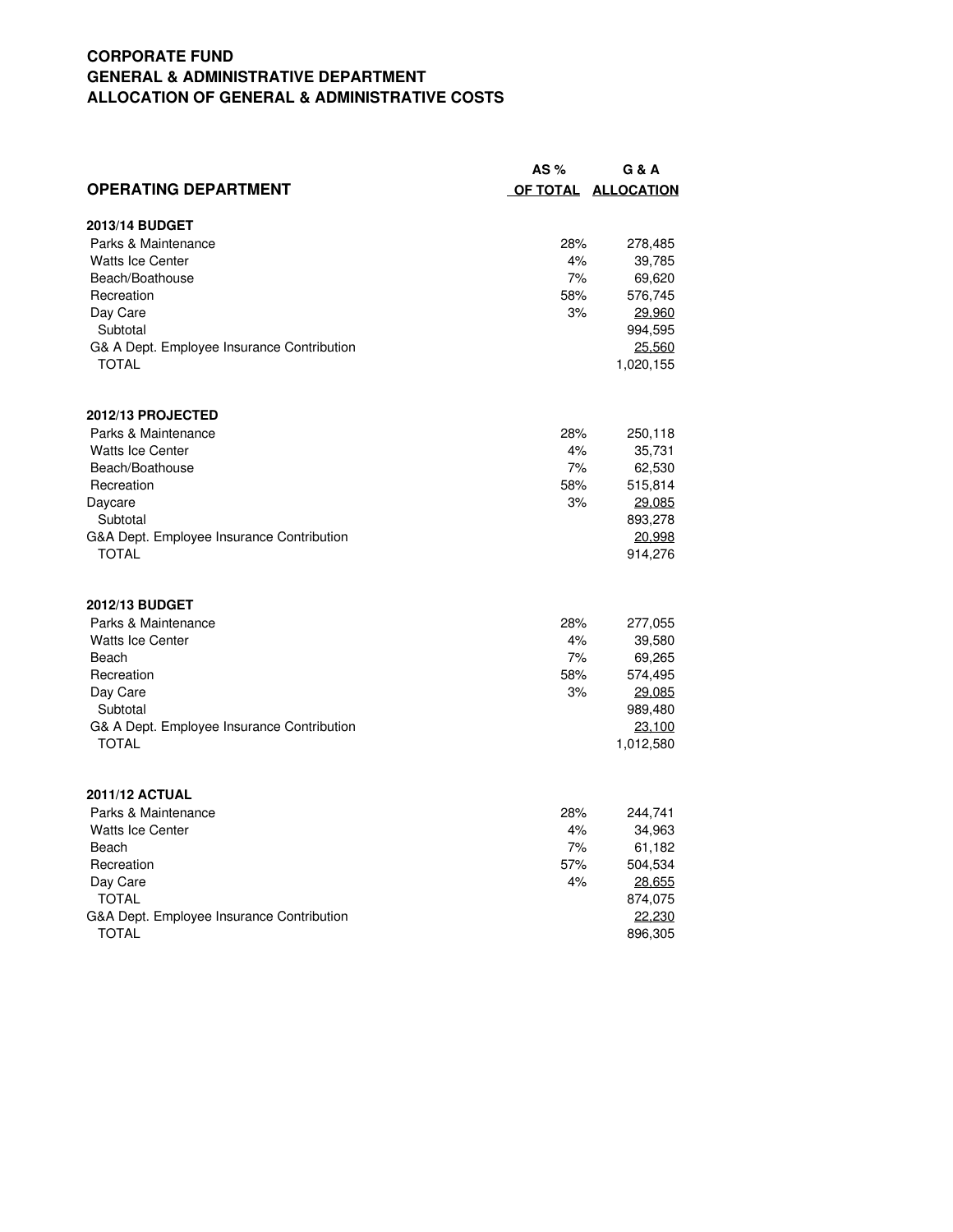## **GLENCOE PARK DISTRICT FY 2013/14 BUDGET FUND BALANCE SUMMARY**

#### **TABLE IV**

|                                                    | 2/29/2012       | 2/28/2013       | 2/28/2014       | 2/28/2014             |  |
|----------------------------------------------------|-----------------|-----------------|-----------------|-----------------------|--|
|                                                    | <b>ACTUAL</b>   | <b>PROJECTD</b> | <b>PROJECTD</b> | <b>Fund Balance %</b> |  |
|                                                    | <b>FUND BAL</b> | <b>FUND BAL</b> | <b>FUND BAL</b> | (of annual expds)     |  |
| <b>CORPORATE FUND</b>                              |                 |                 |                 |                       |  |
| Undesignated/Transfer to Capital Fund?             | \$316,611       | \$528,524       | \$498,719       |                       |  |
| Designated - Medical Insurance Reserve             | \$31,300        | \$27,300        | \$27,300        |                       |  |
| Designated-Corporate Operating Fund Bal (50%)      | \$1,058,802     | \$1,076,058     | \$1,156,776     |                       |  |
| Designated-Future Capital                          | \$0             | \$200,000       | \$200,000       |                       |  |
| <b>CORPORATE - TOTAL FUND BALANCE</b>              | \$1,406,713     | \$1,831,882     | \$1,882,795     | 81%                   |  |
| <b>RECREATION FUND</b>                             |                 |                 |                 |                       |  |
| Undesignated/Transfer to Capital Fund?             | \$829,839       | \$1,194,447     | \$1,249,120     |                       |  |
| Designated-Recreation Operating Fund Balance (25%) | \$867.347       | \$876.295       | \$912.679       |                       |  |
| <b>RECREATION - TOTAL FUND BALANCE</b>             | \$1,697,186     | \$2,070,742     | \$2,161,799     | 59%                   |  |
| <b>MINOR OPERATING FUNDS</b>                       |                 |                 |                 |                       |  |
| SPECIAL RECREATION FUND                            | \$84,889        | \$124,358       | \$86,358        | 37%                   |  |
| PENSION/RETIREMENT FUND                            | \$188,753       | \$146,941       | \$117,351       | 22%                   |  |
| <b>BOND &amp; INTEREST FUND</b>                    | \$304,437       | \$348,038       | \$185,903       | 15%                   |  |
| <b>LIABILITY INSURANCE FUND</b>                    | \$41,835        | \$32,355        | \$32,225        | 24%                   |  |
| <b>WORKERS' COMPENSATION FUND</b>                  | \$4,951         | \$3,458         | \$15,353        | 42%                   |  |
| <b>AUDIT FUND</b>                                  | \$6,362         | \$11,022        | \$11,737        | 108%                  |  |
| <b>SUBTOTAL - OPERATING FUNDS</b>                  | \$3,735,126     | \$4,568,796     | \$4,493,521     |                       |  |
| <b>OTHER CAPITAL FUNDS:</b>                        |                 |                 |                 |                       |  |
| <b>COMMUNITY CENTER RENOVATION PROJECT</b>         | \$55,359        | \$55,359        | \$0             |                       |  |
| <b>CAPITAL PROJECTS FUND</b>                       | \$163,819       | \$219,839       | \$117,948       |                       |  |
| <b>SPECIAL TRUST FUND</b>                          | \$140,236       | \$113,300       | \$109,084       |                       |  |
| <b>IMPACT FEE FUND</b>                             | \$8,000         | \$8,000         | \$8,000         |                       |  |
| <b>SUBTOTAL - CAPITAL FUNDS</b>                    | \$367,414       | \$396,498       | \$235,032       |                       |  |
| <b>TOTAL - ALL FUNDS</b>                           | \$4,102,540     | \$4,965,294     | \$4,728,553     |                       |  |